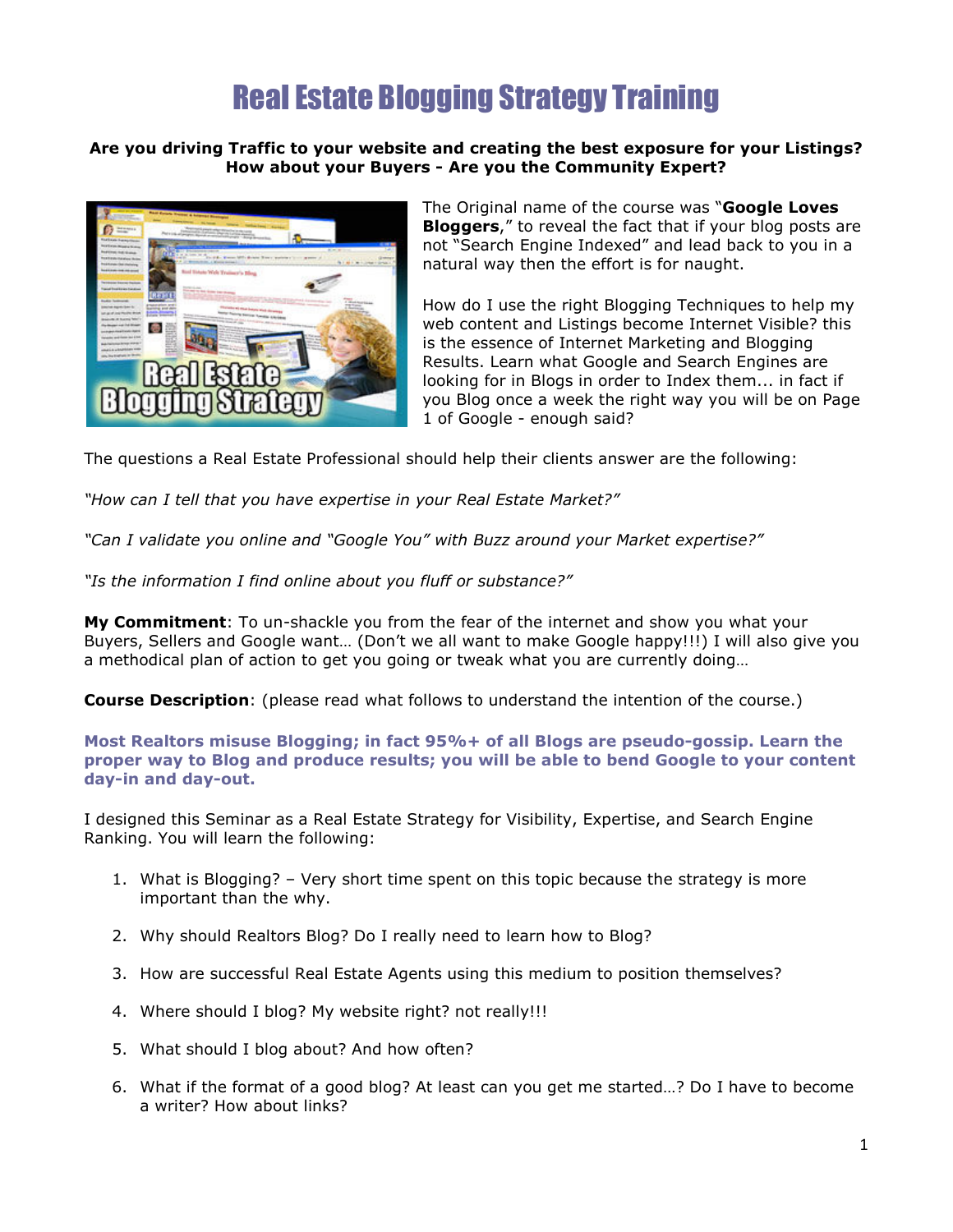- 7. What does all this have to do with Google? Is this SEO? (Could you explain SEO briefly for us?)
- 8. How much programming should I learn? (Let me give you the answer right here ZERO!!!)
- 9. How expensive is this whole strategy? Think time, perseverance, and elbow grease...
- 10. How can my assistant help me with this?
- 11. Does this strategy really work? And how fast? Can you show us examples?

I tell your Broker / Owner that I promise not to waste your Realtors' time and will arm them with information they need to compete online… I keep my promises...

## *Testimonials from Previous Trainings:*



"Key, you have given me the "key" to unlock a door with unlimited potential. Finally, I have found a form of prospecting that fits my style! I cannot wait to be the Brier Creek Real Estate Expert! I've set my sights high, and I highly recommend your blogging strategy class to anyone hoping to succeed in today's real estate market! ♥" - **Sarah Tingen - Exit Realtor in Raleigh North Carolina**.



"Hi Key, Thank you for everything! What an awesome training you put on for us. I feel kind of smart right now. I learned so much from you and I thank you for your dedication to your work and your patience with me. I am going to GET THIS! Thanks again. We loved having you and hope you can come for a long visit to see the area. You are welcome any time." - **Shelia Bennett, Broker/Owner of Exit Realty of Beaufort**. *Attended Real Estate Web Advanced Strategy in Beaufort SC on April 15th, 2009*.



"Hi Key, I can't thank you enough for yesterday's class. It was extremely informative! You clarified some things that I was unsure of or struggling to complete. You have inspired me to really step my game up and to get out of the rut I was in. Thanks again!" - **Lisa Houle, Broker/Owner Exit Realty of Hilton Head**. *Attended Real Estate Web Advanced Strategy in Beaufort SC on April 15th, 2009.* 



"Key, Thank you for the call yesterday, I am so sorry I missed you. I was out looking at a piece of land for a client and it's easy to lose connectivity out here in these mountains. I just couldn't wait to tell you about my first try. I noticed after sending you the link to my blog, that none of the links I had put into my blog were working-so I went back to the site to edit it. When I got up this morning and "googled 'Murphy trout streams" I was #s 1&2 on page 1!!! I couldn't believe it. The Bot had picked up both my blog and my corrected one...this is just TOOO COOOOL as my grandson would say. Thank you again. I look forward to our next class. Kaye." - **Kaye Phillips, Realtor, Exit Realty Mountain View Properties**. *Attended Real Estate Blogging Strategy on April 8th, 2009*.



"Great Class Key, Everyone at Murphy NC Exit Realty thought you were the best today! Thanks Again, Frank "Big Frank" Schuler & Mary "Hong Phuc" Schuler" - **Big Frank Schuler, Realtor, Exit Realty Mountain View Properties**. *Attended Real Estate Blogging Strategy on April 8th, 2009*.